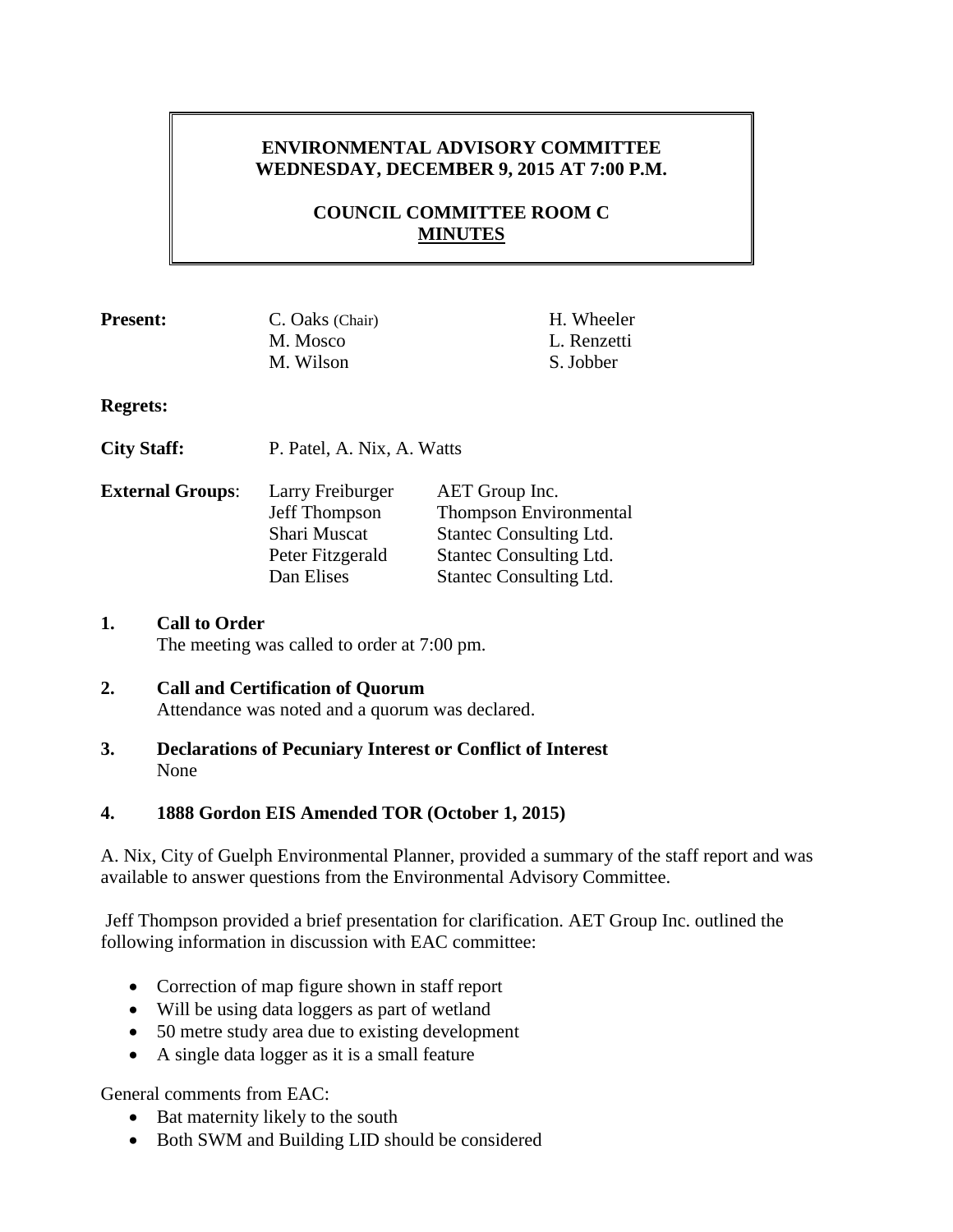- Building roosts will be checked
- Search for hibernacula in rock piles, should search for terrestrial crayfish
- Deer movement studies, could potentially be a corridor
- Colonial bird nesting habitat, search entire property
- Looking for consistency in EIS

The Environmental Advisory Committee went into committee to discuss a motion.

Moved by H. Wheeler and seconded by L. Renzetti.

That the Environmental Advisory Committee support the Amended Terms of Reference for an Environmental Impact Study prepared by AET for 1888 Gordon St.

> **Motion Carried -Unanimous-**

## **5. 781 Victoria Road**

P. Patel, City of Guelph Environmental Planner, provided a summary of the staff report and was available to answer questions from the Environmental Advisory Committee.

Comments/questions from EAC:

• Post construction monitoring report should be brought back to EAC to see what happens 3-5 years from now

Dan Eusebi from Stantec Consulting Ltd. provided a brief presentation and made the following comment:

- Comments can be addressed through site plan review
- City comments can be incorporated
- Provided clarification on the access road- University uses access as a parking lot for academic studies- EAC suggested that this needs to be labelled as a parking spot in the document
- Planting within buffers
- Balance the need for compensation and the ability to plan in consultation with the arboretum
- $\bullet$  Intent for tree compensation is 3:1
- Conversation with GRCA regarding engineering comments. Flood line variability is ok with GRCA, requirement for ongoing groundwater monitoring
- Tree compensation and management, an additional 8 trees to compensate for
- Staked Feature limits and Buffers can be provided on construction drawings for context
- Looking for examples of wildlife identification keys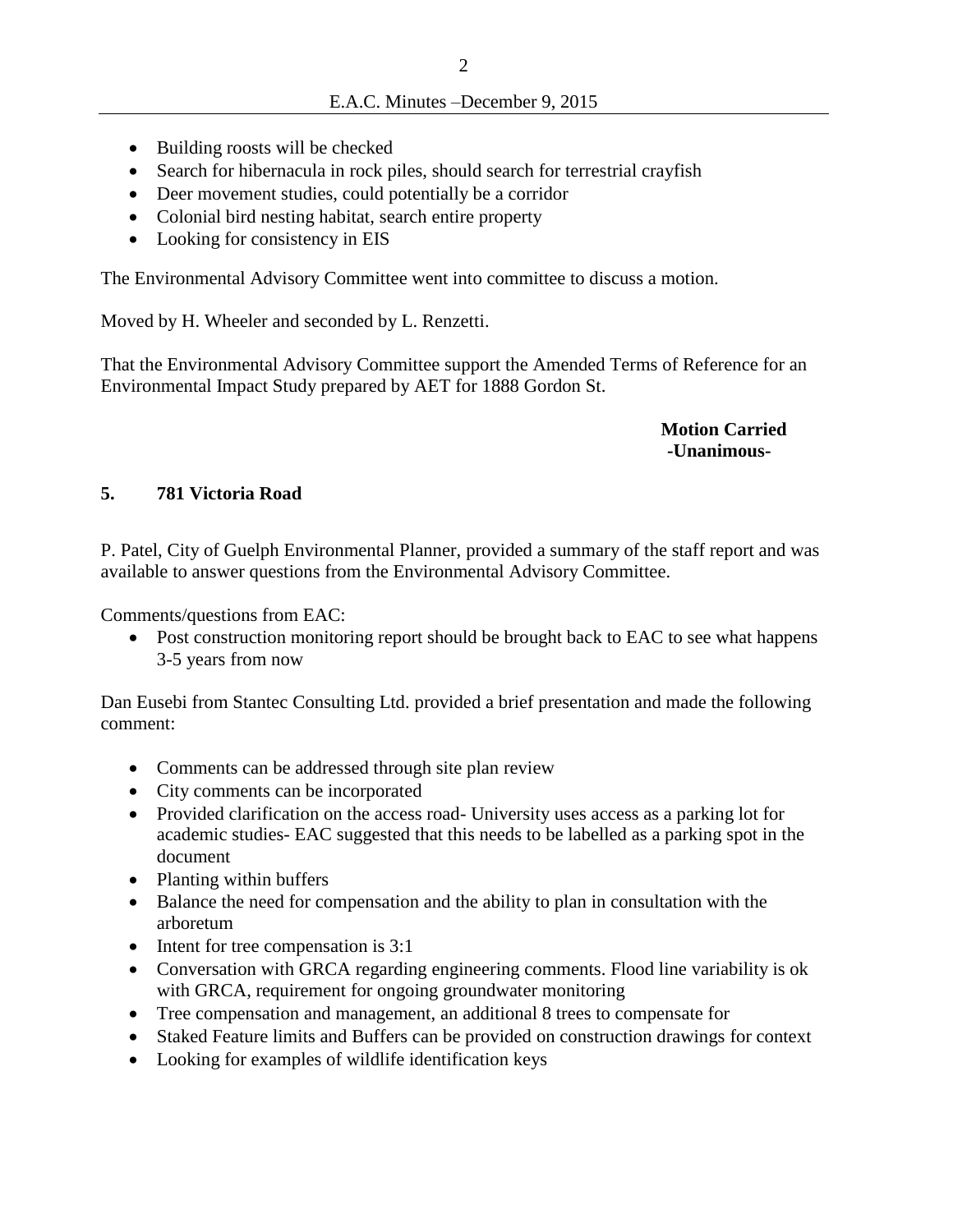The Environmental Advisory Committee noted the following:

- Concern for infiltration amount being recorded (no footnote for #6). Seems high to be directed to infiltration chambers. Table is to be replaced
- All roof runoff drains to rear of lot/infiltration chambers
- Oil grit separators on a private road, Condo Corporation will be responsible. How is this enforceable?
- Comments regarding lining the tank
- Discussion regarding language used, hazard vs. future hazard. Needs to be clarified

The Environmental Advisory Committee went into committee to discuss a motion.

Moved by L. Renzetti and seconded by H. Wheeler.

That the Environmental Advisory Committee conditionally support the Environmental Implementation Report prepared by Stantec Consulting Ltd. for 781 Victoria Road South dated October 15, 2015 subject to the submission of the forthcoming revisions through an Addendum to the EIR to the satisfaction of City Staff and GRCA which is to include:

- a) Revisions related to Stormwater management and wetland water balance under comments 1-4 in this staff report
- b) Details of buffer treatment especially incorporating plantings for restoration, enhancement and to accommodate the required tree compensation
- c) Clarifications regarding proposed 4 m access lane within the 10 m woodland buffer, with consideration to explore alternatives to avoid compromising the buffer enhancement functions.
- d) Updates to Tree Management & Preservation Plan in accordance with comment 11 in this staff report
- e) A detailed Restoration, Enhancement and Landscape Plan.
- f) A detailed Invasive Species Management Plan indicating the extent and area proposed for buckthorn removal and treatment, including consideration of alternative mechanical control measures such as `Èxtractigator``
- g) A revised Erosion and Sediment Control Plan addressing comments 16 in this staff report
- h) A revised Monitoring Section addressing comments 17-19 in this staff report, including submission of an ESC Inspection Report Template
- i) Revised construction drawings with an overlay of the limit of staked features and associated buffers
- j) A working checklist/spreadsheet with a list of all commitments including but not limited to suggested recommendations, mitigation measures, compensation, restoration and enhancement and monitoring elements be submitted, and incorporate the requirements for site plan submission (or a separate Site Plan Checklist be submitted)
- k) A checklist/table summarizing the roles and responsibilities between the various players for the monitoring elements and other EIR commitments (similar to Table 1 on page 5.2), including the name and contact information of the partnering Arboretum staff.
- l) Documentation of consultation and agreement with Arboretum staff on the roles and responsibilities for the various elements of the EIR.

**Motion Carried -Unanimous-**